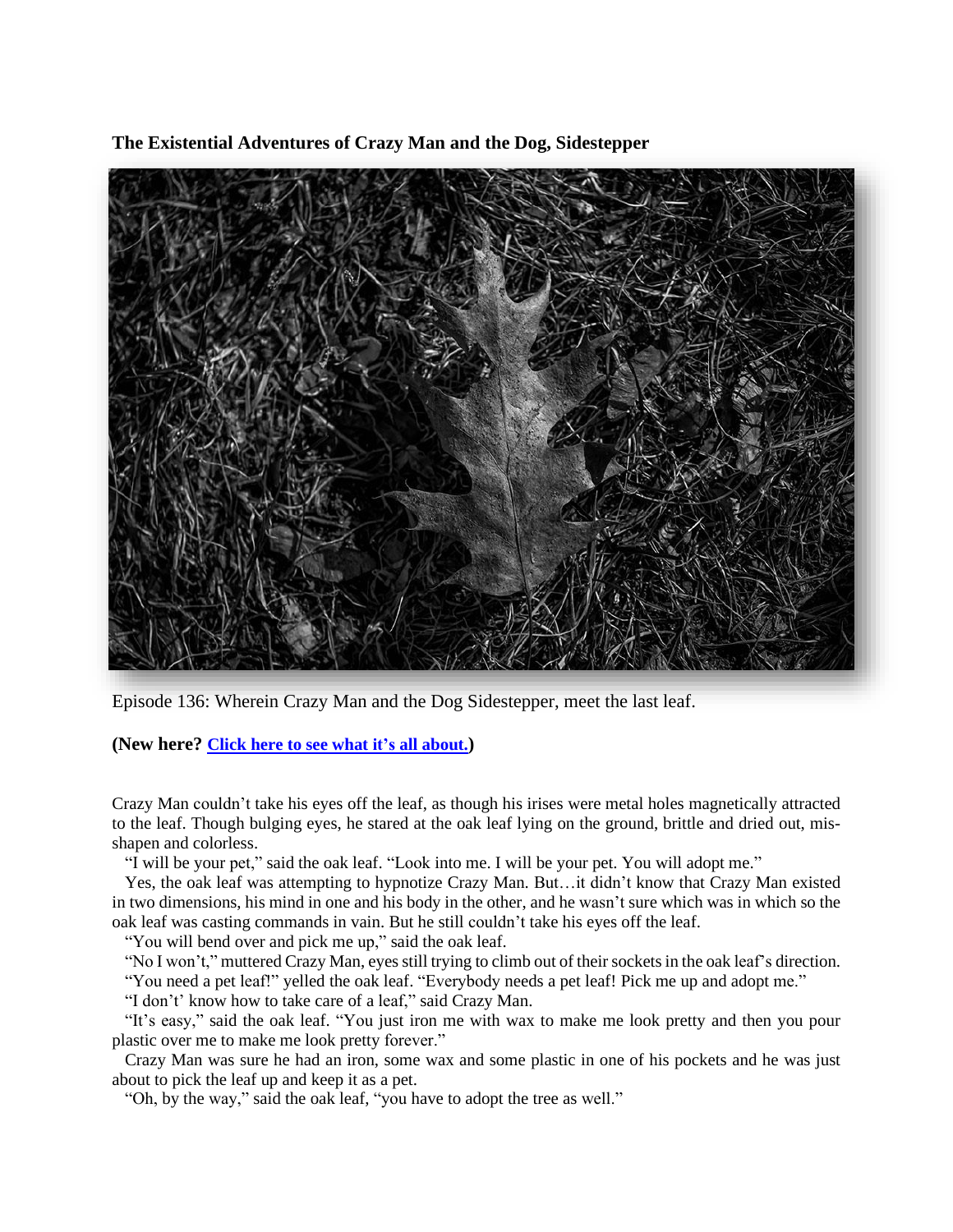Crazy Man looked up at a towering oak tree edging out of the bushes and darkness of the deep dark scary woods. He was sure he didn't have pockets big enough for an oak tree.

"Please," said the oak tree, "adopt me and my last leaf. We're toilet trained."

 Crazy Man thought about this for as long as he could stand it and said, "I don't think that would be a good idea. I might alter the biosphere in this section of the world. The ramifications could be catastrophic."

 He looked around for moral support from the dog, Sidestepper, but he was nowhere to be seen. Suddenly, Crazy Man was on his own, alone with a leaf and a tree, both of whom wanted him to adopt them. His mind crawled and twisted with misgivings. Would he be a good owner of pets? He'd never had a pet that he could remember. Would he be able to prepare the leaf and the tree for the hardships and heart break of the modern world? Would this tree sprout thousands of new leaves that he would have to adopt? Would he prefer to have pet frogs?

"Adopt us!" said the oak leaf and the oak tree together.

 Crazy Man felt the beginnings of severe mental health problem brewing in his mind. He inhabited two dimensions…his body in one and his mind in the other and he had never been sure which was which…so he wasn't even sure where his mind was falling apart. *All of this would be so easy*, he thought, *if only I had bigger pockets*. Why hadn't he thought about bigger pockets when he went on his fashion sprees?

 "I'm sorry," he said. "I don't big enough pockets to adopt you. A leaf maybe, but a tree is a tree and a tree doesn't fit in a pocket."

"Are you saying that I'm un-adoptable?" said the oak tree.

"No," said Crazy Man. "I just saying that you're a tree."

"And just what do you have against trees?" said the oak leaf. "Do you think you're better than trees?"

 "No," said Crazy Man. "I would never say that I'm better than a tree. I'm just saying that there are no pockets big enough to adopt a tree."

"Tree hater!" yelled the oak leaf and the oak tree.

"I love trees," said Crazy Man, "even though some have tried to fall on me."

 "Oh," said the oak tree, "so you have a problem with one tree and then you lump us all into the same pit of tree hate."

 Crazy Man was beginning to have doubts about his feelings for trees, in particular…oak trees. He'd always favored maple trees, especially the leaves, which he felt were more centered than oak leaves.

 "OK," he said, "but here's the deal…I don't have the pockets for an oak tree and we can't have you stumbling along the path of adventure and new meanings shedding root dirt and bugs, so I'll meet you both half way and just adopt the leaf."

 He looked around again for the dog, Sidestepper, but he was nowhere to be seen. He wondered if his travel mate had been carried off into the deep dark scary woods by an under populated pack of wolves. Thoughts of what might happen to him chilled Crazy Man's soul.

 "It's both or none," said the oak leaf. The oak tree nodded agreement in that adorable way that oak trees nod agreement.

"Then none," said Crazy Man.

The oak leaf and the oak tree began sobbing and feeling sorry for themselves.

"Nobody wants us," said the oak tree, tears flowing down its trunk like sap, and maybe they were sap.

 "I'm just going to wither away and turn into dust to be blown away by the wind and forgotten," said the oak leaf. "You're a heartless bastard."

 Crazy Man was intrigued. He and the dog, Sidestepper, had been called bastards many times, but neither of them had been called heartless bastards. He wondered if this meant they were making progress in finding a lost mother and a map to food but somehow he doubted that. And how could he claim to have a heart when he didn't even know which dimension it was in. He wished the dog, Sidestepper, was with him to help him think this through. They were certainly a well-geared thought machine and that had brought them through many sticky situations.

"We can't accept your position on this," said the oak tree. "It doesn't align with our position, so it looks like need to go to Plan B."

"Plan B?" said Crazy Man.